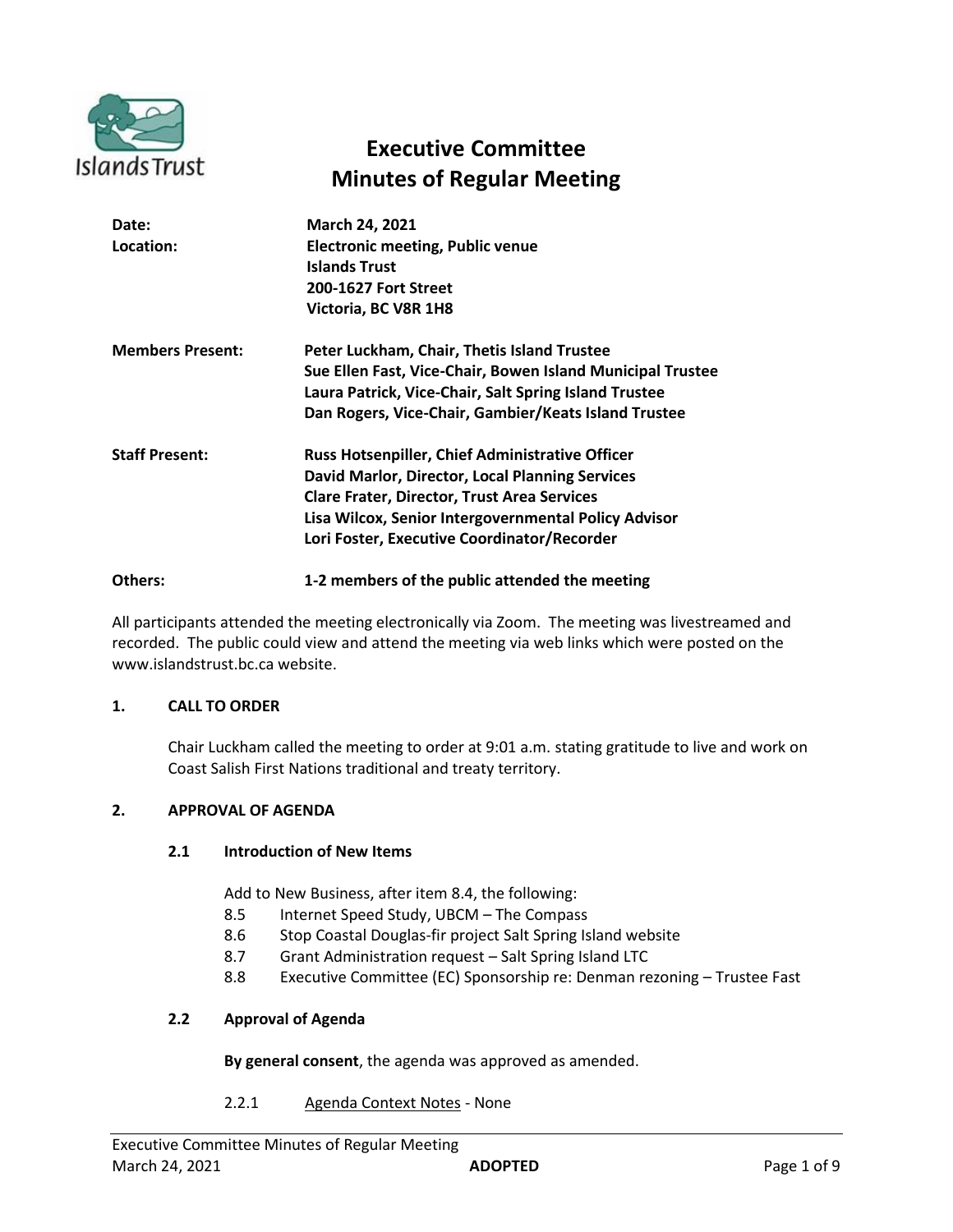### **3. ADOPTION OF MINUTES**

## **3.1 March 8, 2021 draft minutes**

**By general consent**, the March 8, 2021 draft minutes were adopted as presented.

# **3.2 February 23, 2021, BIM Council & Executive Committee (EC) meeting minutes**

Executive Committee (EC) discussed amending the minutes, prepared by BIM, from the February 23, 2021, joint Bowen Island Municipal (BIM) Council / EC meeting.

#### **EC-2021-041**

## **It was Moved and Seconded,**

That the bolded quote attribute to Chair Luckham on page 13 of the agenda package (page 3 of 5 of the Bowen Island minutes dated February 23, 2021) be changed to read: "Chair Luckham expressed that the Islands Trust would be open to continuing discussions regarding the requisition calculation for Bowen Island if new information is brought to the table."

## **CARRIED**

## **EC-2021-042**

## **It was Moved and Seconded,**

That Executive Committee forward the draft minutes back to Bowen Island Municipal Council as amended.

#### **CARRIED**

Chair Luckham spoke to holding more regular meetings with BIM as needed.

#### **4. FOLLOW UP ACTION LIST AND UPDATES**

# **4.1 Follow Up Action List (FUAL)/Director/CAO Updates**

Chief Administrative Officer (CAO) Hotsenpiller and Directors provided updates on follow-up action list items.

Discussion followed on the recent meeting with Minister Osborne regarding tree-cutting authority.

#### **EC-2021-043**

#### **It was Moved and Seconded,**

That Executive Committee request staff to draft a letter to the Minister of Municipal Affairs, under the Chair's signature, thanking the ministry for the meeting of March 18, 2021, and providing context to the Trusts requests around tree-cutting authority.

#### **CARRIED**

#### **4.2 Local Trust Committee Chair Updates**

Chairs of their local trust committees reported verbally on recently attended meetings.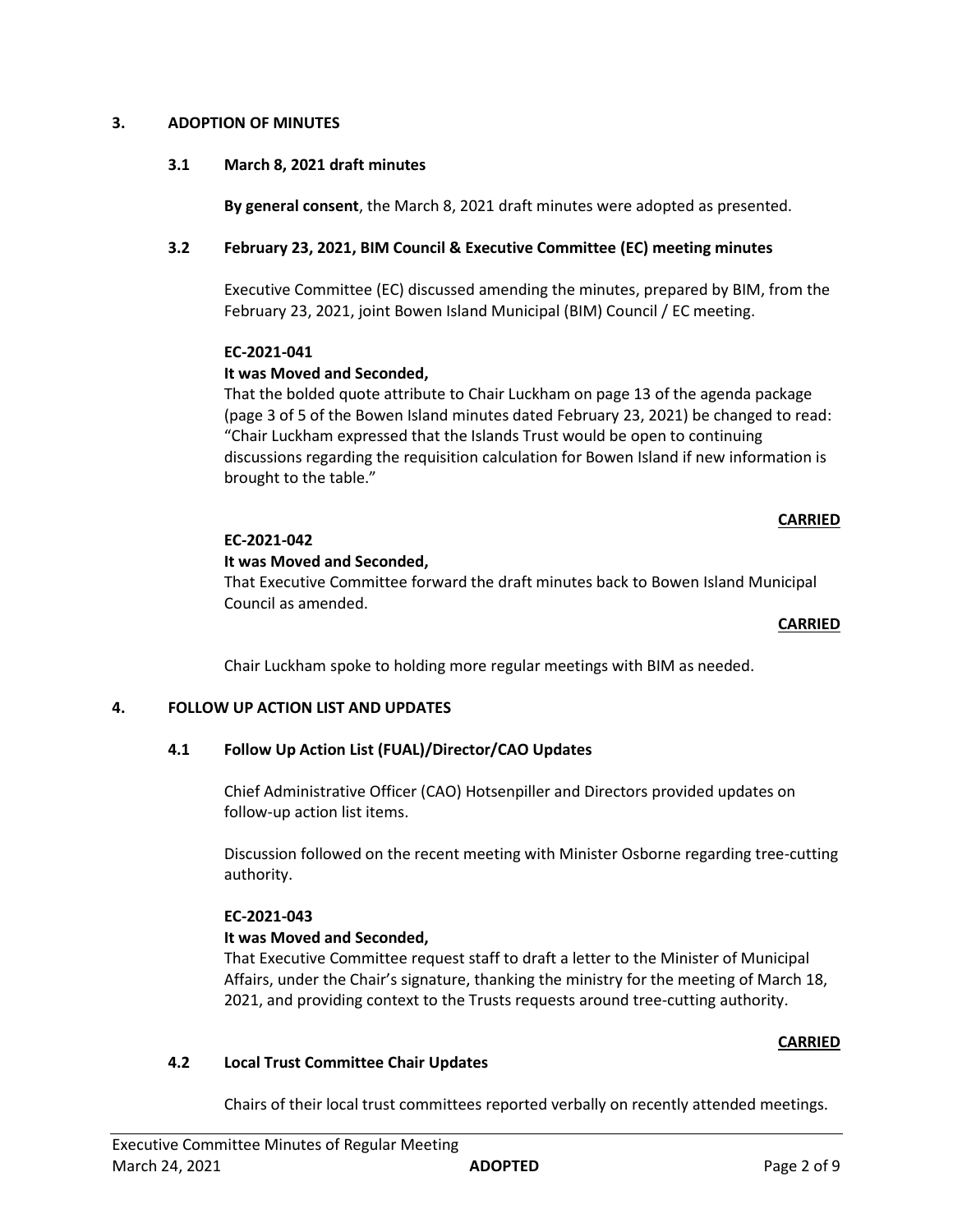Comments were heard on local trust committees addressing applications associated with land use bylaw and official community plan amendments.

## **4.3 Islands Trust Conservancy Liaison Update**

The Islands Trust Conservancy will meet next week, Tuesday March 30<sup>th</sup>.

## **5. BYLAWS FOR APPROVAL CONSIDERATION -** None

The meeting recessed for a break at 10:17 a.m. and reconvened at 10:27 a.m.

## **6. TRUST COUNCIL MEETING PREPARATION**

#### **6.1 Executive**

## 6.1.1 March Meeting Roundtable Review

In general, the following comments were heard regarding Trust Council's March quarterly meeting:

- 3 full days of electronic meetings was grueling,
- addressing the results of two substantial public surveys (Policy Statement and budget) in one agenda was a lot of response to assimilate,
- try to anticipate discussions which will need extended time for consideration and break the meeting up,
- reporting on the number of livestream viewers and, what is considered attendance and participation by the public,
- trustee electronic attendance and "popping in" to vote while not attending the full meeting,
- creating stronger policy on how trustees bring requests to Trust Council,
- allowing for public participation before voting on the draft Policy Statement.

Discussion on convening a leadership committee to address the remainder of the term was heard.

# **EC-2021-044**

#### **It was Moved and Seconded,**

That Executive Committee arrange a half-day session with the chairs of the standing committees of the Islands Trust to discuss the work for the remainder of the term (18) months and beyond.

#### **CARRIED**

# 6.1.2 Trust Council Business Decision Highlights

Executive Committee discussed the document as presented in the agenda package.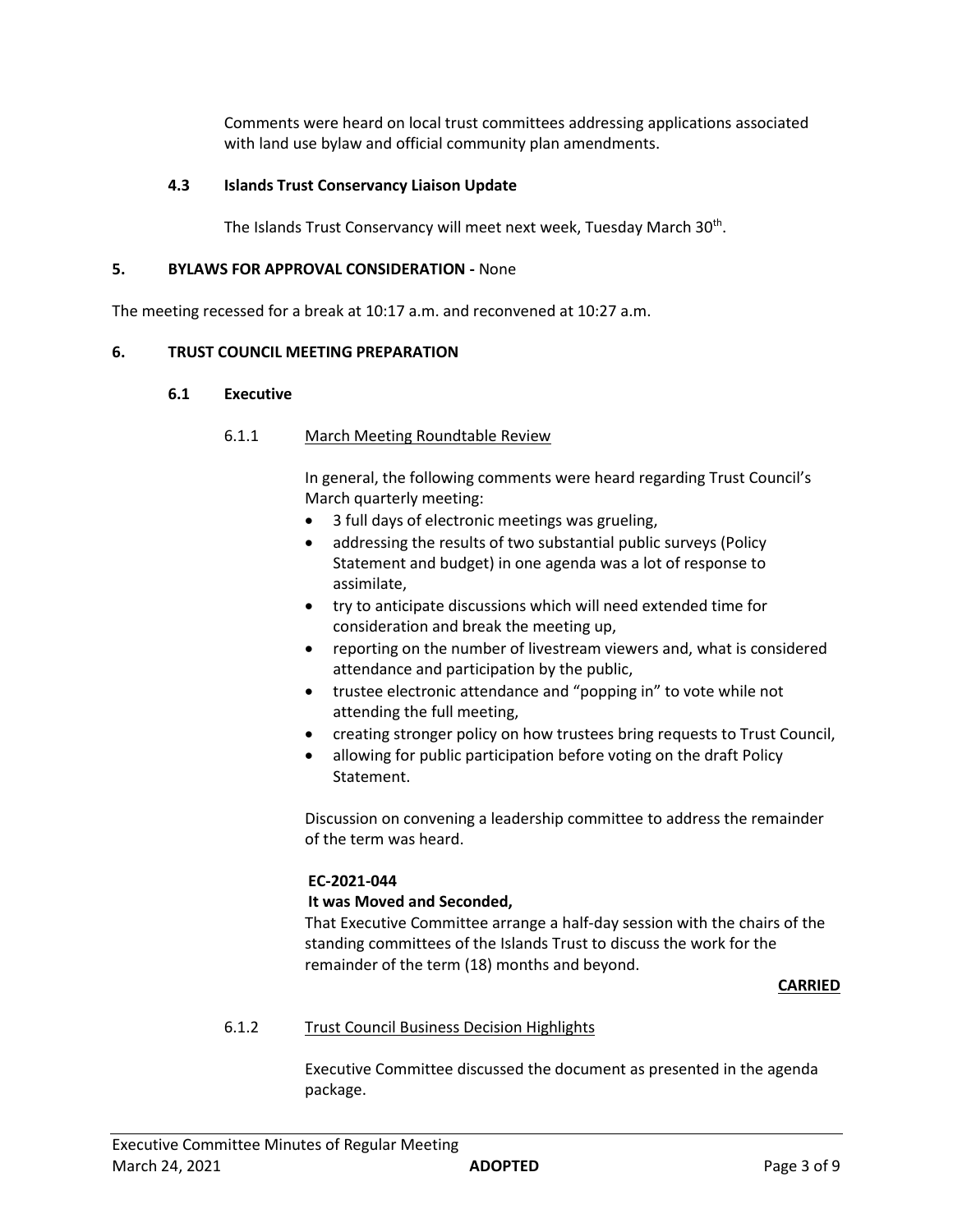**By general consent**, amend the second paragraph under Budget Highlights: replace the phrase "additional operations of the Salt Spring Island (SSI) Local Trust Committee (LTC)" with "the ongoing operations of the Salt Spring Island Watershed Protection Alliance (SSIWPA)".

# **EC-2021-045**

# **It was Moved and Seconded,**

That the Trust Council Business Decision Highlights be approved and circulated as amended.

## **CARRIED**

# 6.1.3 Trustee Johnston re: Trust Council feedback correspondence dated March 15, 2021

**By general consent,** Executive Committee received Trustee Johnston's correspondence for information and stated thanks for his input.

Chair Luckham will reach out to Trustee Johnston and thank him for his input.

- **6.2 Local Planning Services** None
- **6.3 Administrative Services** None
- **6.4 Trust Area Services** None

#### **7. EXECUTIVE COMMITTEE PROJECTS**

- **7.1 Trust Council Initiated**
	- 7.1.1 Executive None
	- 7.1.2 Trust Area Services
		- 7.1.2.1 Draft Islands Trust Tax Notice Insert for 2021/22 Briefing

Director of Trust Area Services (DTAS) presented the draft tax insert and asked for feedback from Executive Committee.

DTAS Frater noted feedback to correct the last bullet on page 2 change "4.7%" to read "2.7%", highlight provincial grant funding with a bullet, Ballenas Winchelsea is noted twice under Governance.

7.1.2.2 2020/21 Annual Report Format – RFD

DTAS Frater spoke to the request for decision.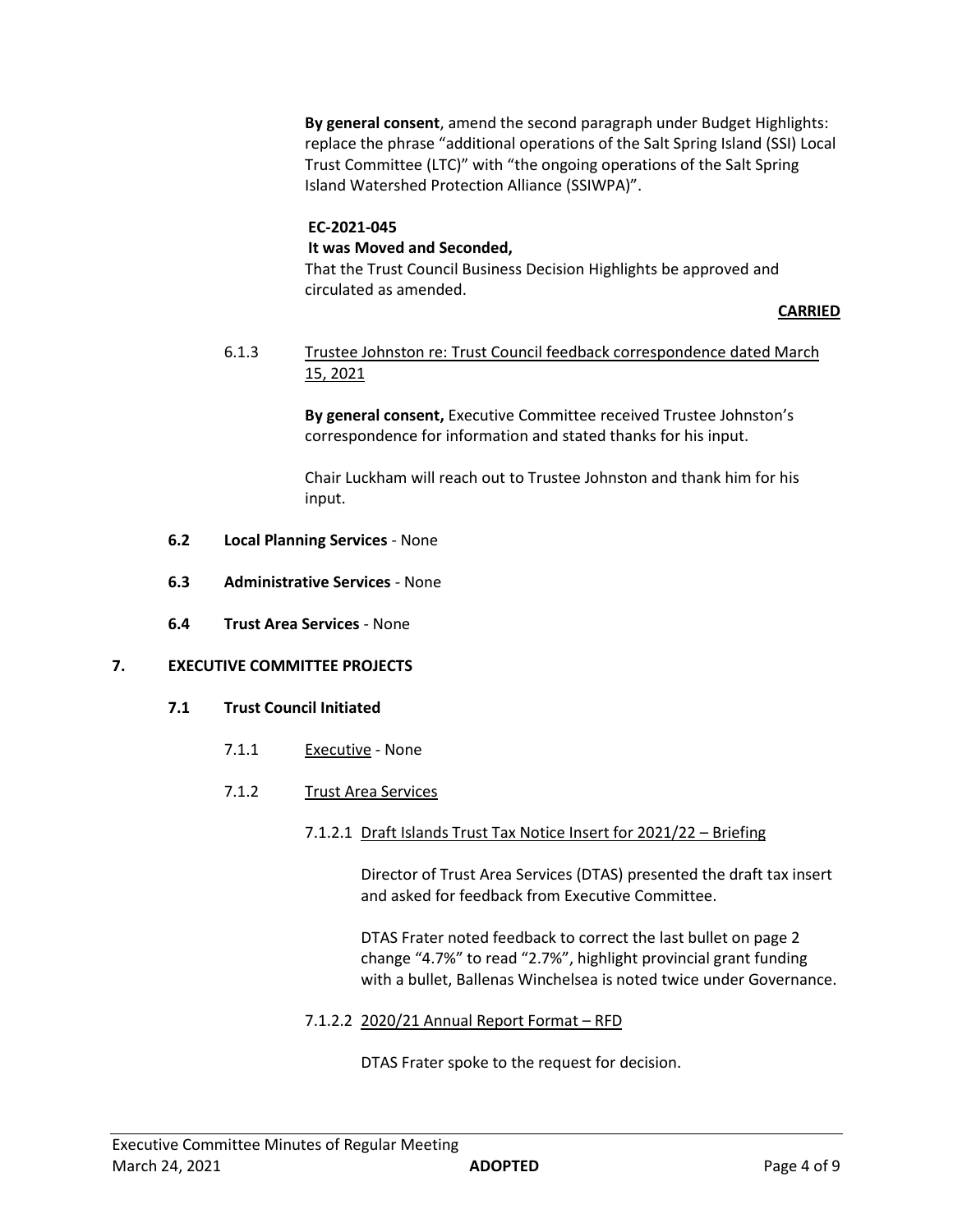Discussion was heard on the benefits of the Annual Report and its presentation in the legislature by the Minister of Municipal Affairs.

### **EC-2021-046**

#### **It was Moved and Seconded,**

That the Executive Committee approves the format and outline of contents for the 2020/21 Annual Report.

**CARRIED**

#### 7.1.3 Local Planning Services

# 7.1.3.1 Grant Opportunity Local Government Development Approvals Program – Briefing

Director of Local Planning Services Marlor spoke to the grant opportunity and its fit with local planning services renewal and improvement of services delivery.

Staff will continue to investigate the opportunity and develop a grant application to bring back to Executive Committee before the May 7<sup>th</sup> deadline.

## 7.1.3.2 Bylaw Enforcement Public Feedback – Discussion

CAO Hotsenpiller spoke to recently receiving comments from the public regarding some bylaw enforcement issues.

The meeting recessed for lunch at 12:05 p.m. and reconvened at 12:35 p.m.

#### 7.1.4 Administrative Services

#### **7.2 Executive Committee Initiated**

- 7.2.1 Executive
	- 7.2.1.1 Oath of Office Discussion

Discussion on reviewing the Oath of Office document was heard.

#### **EC-2021-047**

**It was Moved and Seconded,**

That the Oath of Office and Standards of Conduct policies be added to the current policy review.

#### **CARRIED**

# 7.2.1.2 Level of mental health coverage in trustee health insurance – **Discussion**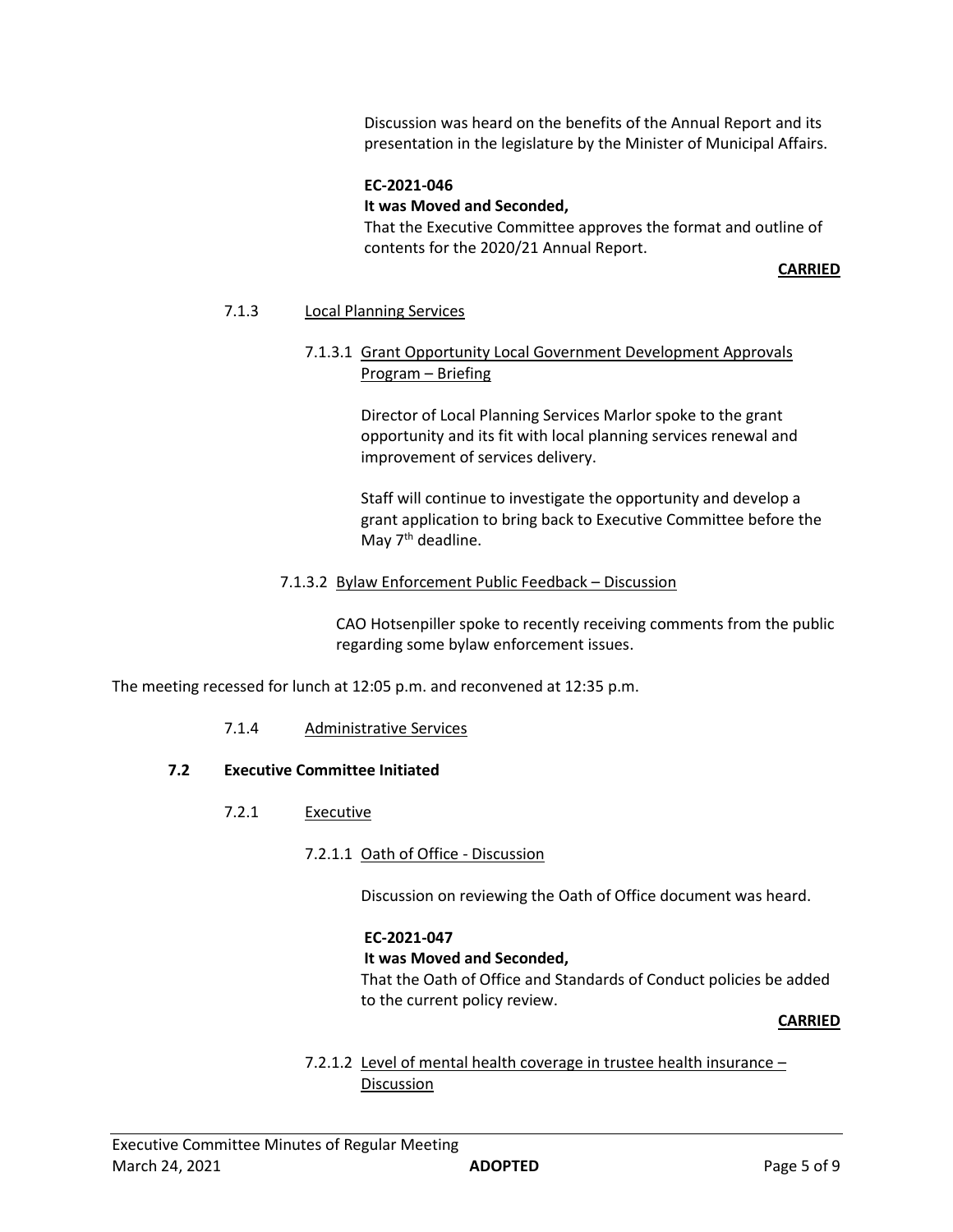Discussion on health insurance coverage provided for trustees was heard, in particular, looking into additional funding for mental health related services.

#### **EC-2021-048**

**It was Moved and Seconded,**

That Executive Committee ask staff for a review of existing health coverage for trustees.

**CARRIED**

- 7.2.2 Trust Area Services None
- 7.2.3 Local Planning Services None
- 7.2.4 Administrative Services None

#### **8. NEW BUSINESS**

**8.1 Executive/Trust Council** - None

#### **8.2 Trust Area Services**

8.2.1 LTC Chairs Report on Local Advocacy Topics

Vice Chair Fast reported on advocacy for cultural heritage sites in the Denman and Hornby areas, and that Gambier continues to advocate on the dock issue.

- **8.3 Local Planning Services -** None
- **8.4 Administrative Services -** None
- **8.5 Internet Speed Study UBCM the Compass**

**By general consent,** advance the Union of British Columbia Municipalities (UBCM) Compass article to trustees and draw attention to the Internet Speed Study item for consideration.

#### **8.6 Stop Coastal Douglas-fir project Salt Spring Island website**

Executive Committee discussed its public engagement strategies and communications.

# **8.7 Grant Administration request – Salt Spring Island LTC**

Discussion followed that the request presented is more a Capital Regional District function, not work for planning staff and would require greater administrative support if realized.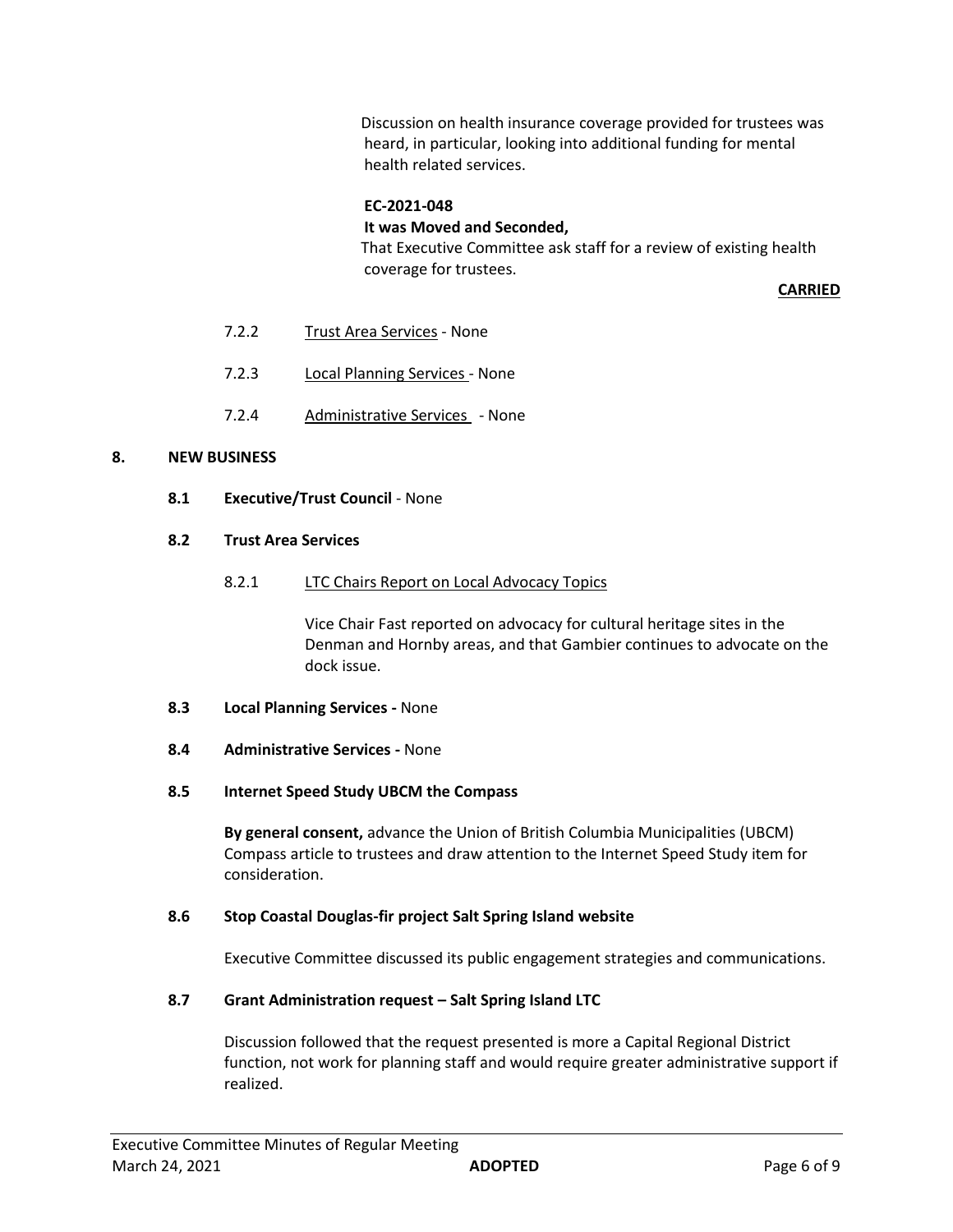Chair Luckham will reply to Regional Planning Manager Cermak on Executive Committee's reluctance to move the request forward at this time.

## **8.8 Executive Committee (EC) Sponsorship re: Denman rezoning – Trustee Fast**

Vice Chair Fast spoke to the letter.

### **EC-2021-049**

## **It was Moved and Seconded,**

That Executive Committee provide fee sponsorship to Denman Housing Association (DHA) for its rezoning application for 20 units of affordable rental housing.

Discussion on trustees making recommendations on applications was heard, that the correspondence was received late and without the usual staff reporting.

## **EC-2021-050**

## **It was Moved and Seconded,**

That Executive Committee postpone consideration of **EC-2021-049** until a staff report is received.

#### **CARRIED**

## **9. RISE AND REPORT DECISIONS FROM CLOSED MEETING**

# **10. CORRESPONDENCE (for information unless raised for action)**

**By general consent**, Executive Committee pulled items 10.1, 10.4, 10.5 and 10.6 for discussion and, received the remaining correspondence items for information.

# **10.1 MP May to Minister of Transport, Alghabra re helicopter on N. Pender dated March 12, 2021**

Chair Luckham recognized Member of Parliament May's correspondence thanking her office in its response to the landing of a helicopter on residential property on North Pender Island.

#### **10.2 Minister Osborne re: Appointment as Minister dated March 16, 2021**

Received for information.

# **10.3 Mayor Helps, City of Victoria re: the Help Cities Lead campaign dated March 10, 2021**

Received for information.

### **10.4 Islands 2050 correspondence package (12) letters dated between March 10 - March 16**

Discussion followed on why Executive Committee was in review of the correspondence addressed to the Policy Statement Review project.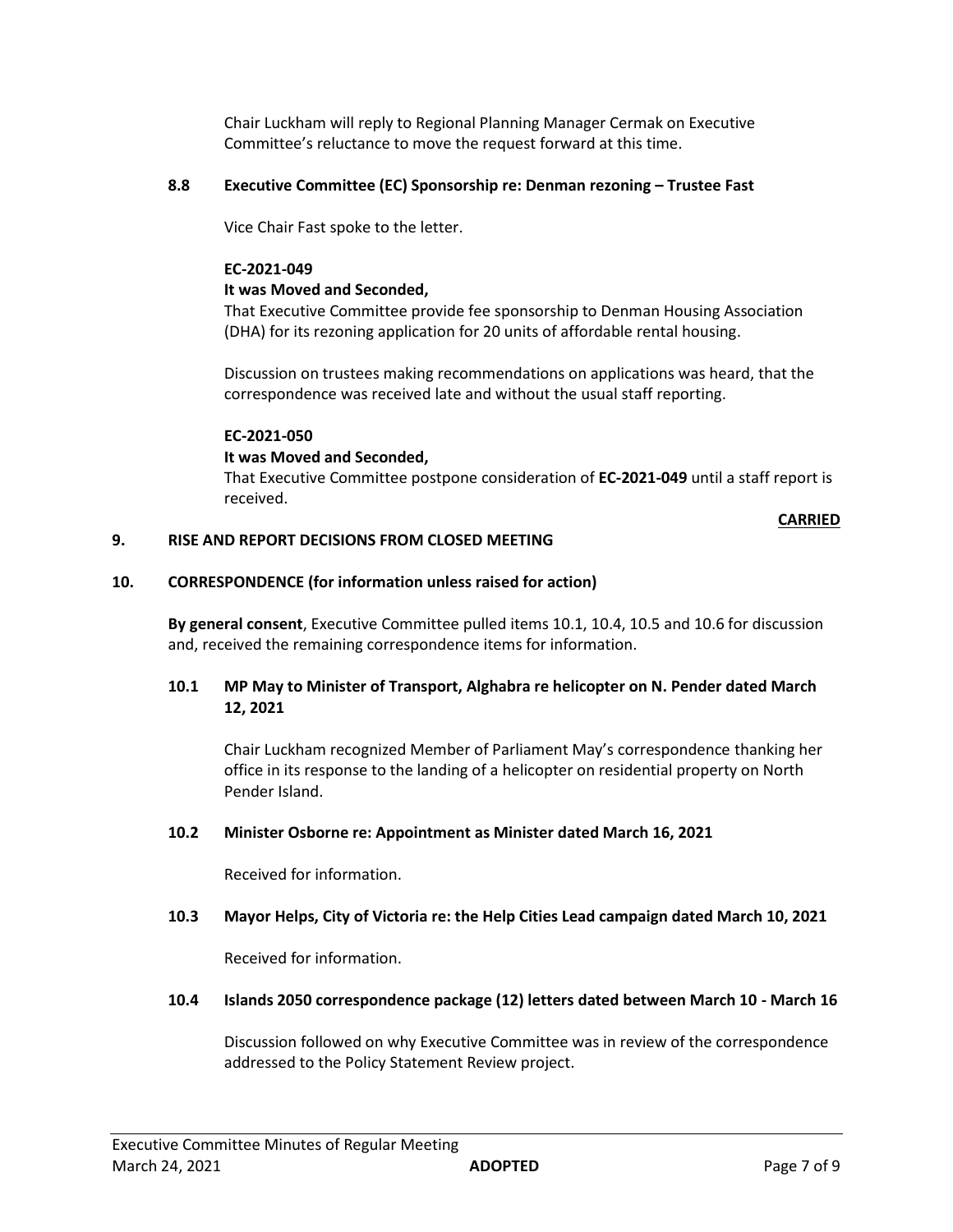# **10.5 T. Elliot re Gabriola Housing Matters engagement correspondence dated March 12, 2021**

Vice Chair Rogers spoke to T. Elliot's letter regarding Gabriola's housing matters.

# **10.6 Trustee Busheikin re: recommended speakers ongoing education dated March 11, 2021**

Discussion on the email, as contained in the agenda package, was heard.

**By general consent,** Executive Committee forward Trustee Busheikin's email to the Senior Intergovernmental Policy Advisor for consideration on reconciliation and add to our Continuous Learning list regarding the implementation of *B.C. Declaration on the Rights of Indigenous Peoples Act* (DRIPA).

## **10.7 J. Eastick re: unique amenities correspondence dated March 9, 2021**

Received for information.

#### **10.8 Gulf Islands Alliance delegation to Trust Council dated March 9, 2021**

Received for information.

# **10.9 J. and Maria Carmita Menyhart re: environment and affordable housing should not work in opposition dated March 5, 2021**

Received for information.

#### **10.10 S. Becker re: Mandate to Protect Environment correspondence dated March 18, 2021**

Received for information.

**10.11 D. Bruiger re: Proposed revision of Policy Statement correspondence dated March 18, 2021**

Received for information.

#### **11. WORK PROGRAM**

#### **11.1 Review and amendment of current work program**

Presented for information.

# **12. NEXT MEETING**

The next Executive Committee meeting is scheduled to be held electronically, April 14, 2021.